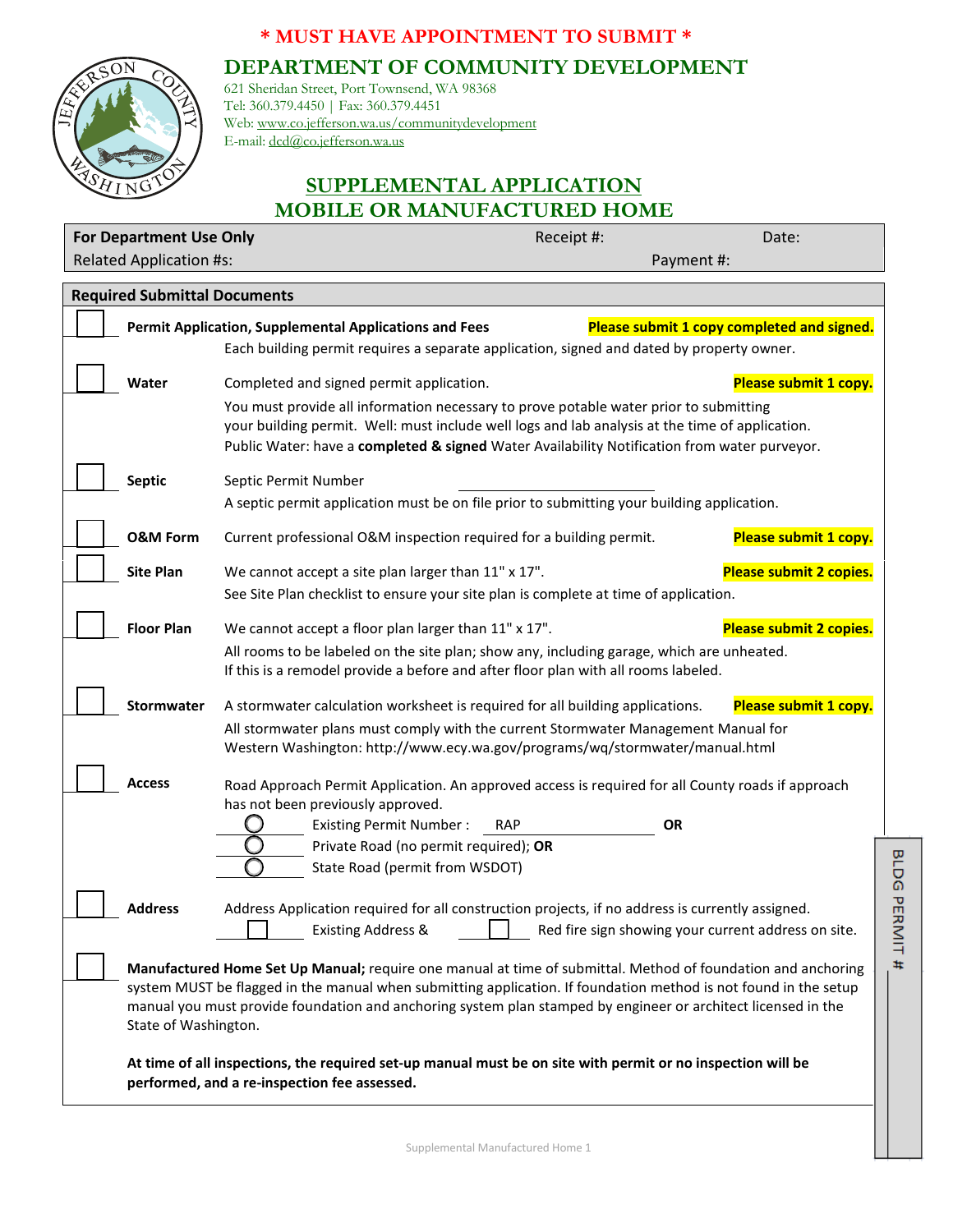| <b>Assessor Information</b>                                                       |                                                                                |  |  |  |
|-----------------------------------------------------------------------------------|--------------------------------------------------------------------------------|--|--|--|
| <b>Home Data:</b>                                                                 |                                                                                |  |  |  |
| Make:<br>Model:                                                                   | Year:                                                                          |  |  |  |
| Width:<br>Length                                                                  | Serial #:                                                                      |  |  |  |
| Your Purchase Price (Don't include sales tax): \$                                 | Purchase Date:                                                                 |  |  |  |
| Previous Owner/Location of Home (if new move to question next question):          |                                                                                |  |  |  |
| From whom did you purchase your manufactured home:                                |                                                                                |  |  |  |
| Address                                                                           |                                                                                |  |  |  |
| Was manufactured home assessed in Jefferson County last year:                     | <b>YES</b><br>NO <sub>1</sub><br>$\left( \begin{array}{c} \end{array} \right)$ |  |  |  |
| If yes, Previous address of manufactured home:                                    |                                                                                |  |  |  |
| If no, what County was M/H assessed in last year:                                 |                                                                                |  |  |  |
| Where is the manufactured home to be located:                                     |                                                                                |  |  |  |
| Will the home be in a mobile home park?                                           | <b>YES</b><br>NO                                                               |  |  |  |
| If located in a mobile home park:<br>Name and address of park:                    |                                                                                |  |  |  |
|                                                                                   |                                                                                |  |  |  |
| Name of land owner:<br>If not located in a mobile home park:                      |                                                                                |  |  |  |
| Location address:                                                                 |                                                                                |  |  |  |
| Assessor tax parcel #:                                                            |                                                                                |  |  |  |
|                                                                                   |                                                                                |  |  |  |
| <b>Building Information</b>                                                       |                                                                                |  |  |  |
| Property Owner Name:<br><u> 1989 - Johann Barbara, martin amerikan personal (</u> | Assessor Tax Parcel #:                                                         |  |  |  |
| <b>Type of Manufactured Home:</b>                                                 |                                                                                |  |  |  |
| Check One:                                                                        |                                                                                |  |  |  |
| Replacement<br><b>New</b>                                                         | Moved<br>Demolition                                                            |  |  |  |
| Check One:                                                                        |                                                                                |  |  |  |
| On a Lot<br>Park                                                                  | <b>Temporary Construction Living Quarters</b>                                  |  |  |  |
| <b>Proposed Building/Project:</b>                                                 |                                                                                |  |  |  |
| Square Footage:                                                                   | Number of Bedrooms:                                                            |  |  |  |
| Type of Heating:                                                                  | Number of Bathrooms:                                                           |  |  |  |
| Sq/Ft:<br>Deck:                                                                   | Sq/Ft:<br>Garage:                                                              |  |  |  |
| Installer:                                                                        | Address, City, State, Zip:                                                     |  |  |  |
| Phone:                                                                            | Installer Email:                                                               |  |  |  |
| Contractor's License #:                                                           |                                                                                |  |  |  |
|                                                                                   |                                                                                |  |  |  |

By signing this application form, the owner/agent attests that the information provided herein, and in any attachments, is true and correct to the best of his, her, or its knowledge. Any material falsehood or any omission of a material fact made by the owner/agent with respect to this application packet may result in making any issued permit null and void.

I further agree to that all activities I intend to undertake or complete associated with this permit will be performed in compliance with all applicable federal, state and county laws and regulations and I agree to provide access and right of entry to Jefferson County and its employees, representatives or agents for the sole purpose of application review and any required later inspections. Applicant may request notice of the County's intent to enter upon the property for visits related to this application and subsequent permit issuance.

| Signature: | Print Name: | Date: |
|------------|-------------|-------|
|            |             |       |